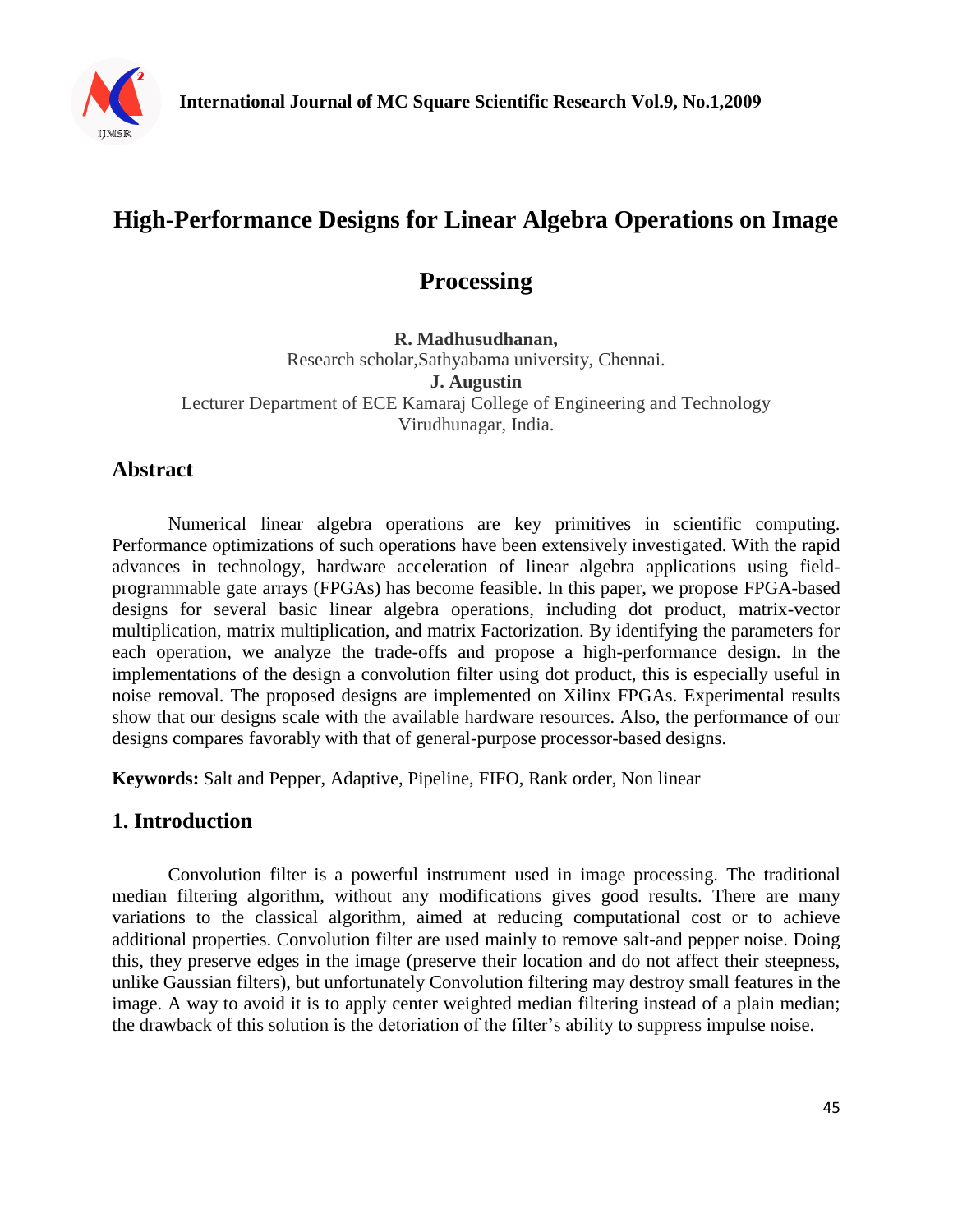

Common drawback of various kinds of the Convolution filtering is their computational cost. Computing a two-dimensional Convolution for an NxN window, requires sorting of NxN elements for every image pixel and choosing the Convolution value for the output. After the s orting, each queue element is assigned a value called a rank, specifying its position in the queues a result of sorting.

Therefore, using Convolution filtering in any real-time vision system requires a significant computational power. One way to speed up the computations is to implement the algorithm in hardware, e.g. with the help of FPGA circuits. The rationale behind this is to use the FPGA's inherent ability to execute operations in parallel. Moreover, programmable logic creates the possibility to tailor the implementation to the user's needs. All this results in a significant speedup over the software implementations by using sequential processors. One drawback of hardware-based algorithm development is the complexity of the design process as implementing algorithmically complex operations is very difficult. Convolution filtering, like many other lowlevel image processing algorithms is fairly simple - the main problem in this case is the amount of data to handle.

## **2. Convolution filter**

Convolution filter is a non-linear, low-pass filtering method, which you use to remove "speckle" noise from an image. A convolution filter can outperform linear, low-pass filters on this type of noisy image because it can potentially remove all the noise without affecting the "clean" pixels. Convolution filters remove isolated pixels, whether they are bright or dark.

Prior to any hardware design, the software versions of the algorithms are created in MATLAB. Using MATLAB procedural routines to operate on images represented as matrix data, these software algorithms were designed to resemble the hardware algorithms as closely as possible. While a hardware system and a matrix manipulating software program are fundamentally different, they can produce identical results, provided that care is taken in development. This approach was taken because it speeds understanding of the algorithm design. In addition, this approach facilitates comparison of the software and synthesized hardware algorithm outputs. This project is focused on developing hardware implementations of image processing algorithm for use in an FPGA based image processing system. The rank order filter is a particularly common algorithm in image processing systems.. For every pixel in an image, the window of neighboring pixels is found. Then the pixel values are sorted in ascending, or rank, order. Next, the pixel in the output image corresponding to the origin pixel in the input image is replaced with the value specified by the filter order. The VHDL code can be simulated to verify its functionality.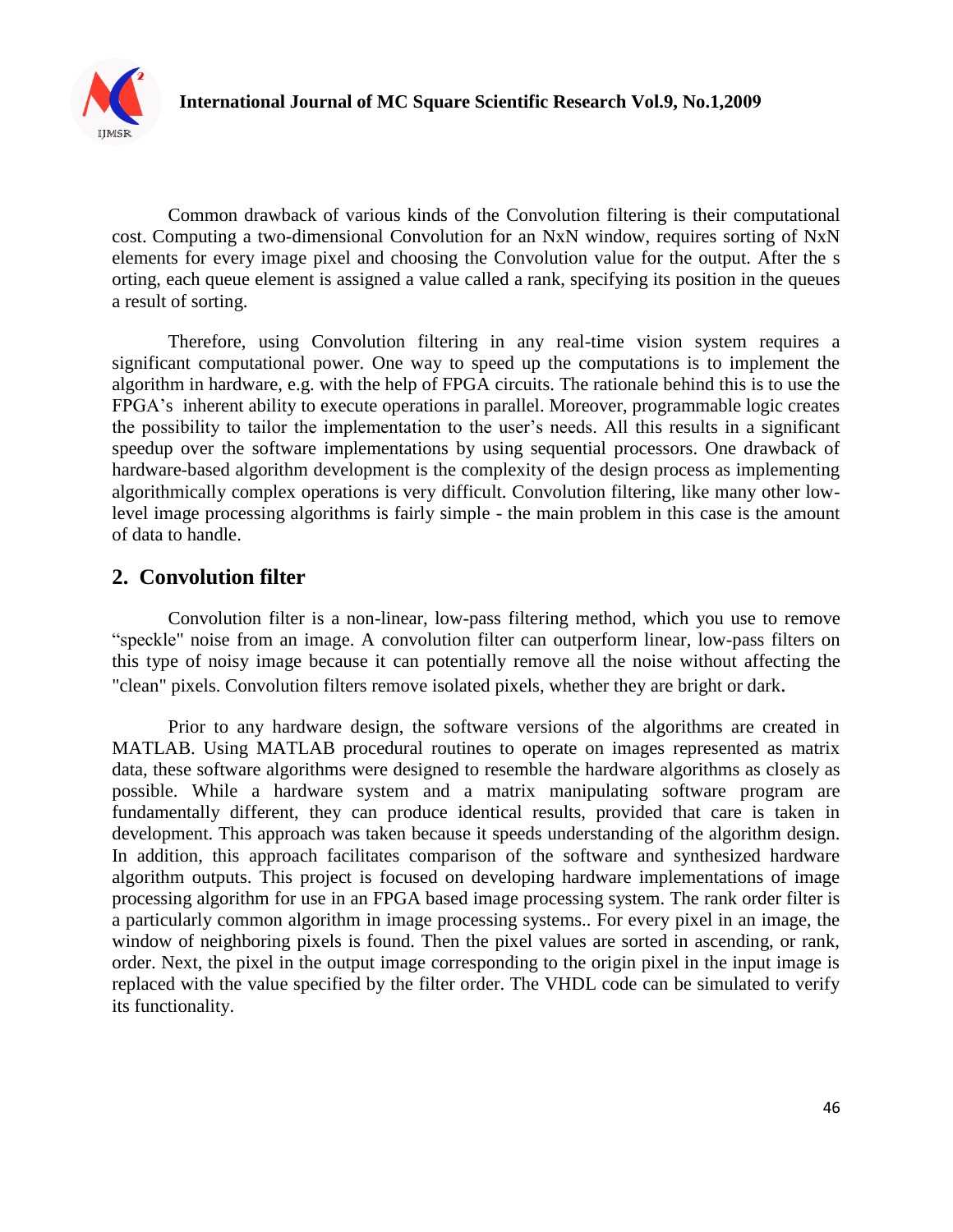





Fig. 1 Implementation of a  $3 \times 3$  filter window filter.

### **3. Moving Window Architecture**

In order to implement a moving window system in VHDL, a design was devised that took advantage of certain features of FPGAs. FPGAs generally handle flip -flops quite easily, but instantiation of memory on chip is more difficult. Still, compared with the other option, off-chip memory, the choice using on-chip memory was clear. It was determined that the output of the architecture should be vectors for pixels in the window, along with a data valid signal, which is used to inform an algorithm using the window generation unit as to when the data is ready for processing. Since it was deemed necessary to achieve maximum performance in a relatively small space, FIFO Units specific to the target FPGA were used. Importantly though, to the algorithms using the window generation architecture, the output of the window generation units is exactly the same. This useful feature allows algorithm interchangeability between the two architectures, which helped significantly, cut down algorithm development time. A window size was chosen because it was small enough to be easily fit onto the target FPGAs, and is considered large enough to be effective for most commonly used image sizes. With larger window sizes, more FIFOs and flip -flops must be used, which increases the FPGA resources used significantly. Figure 1, 2 shows a graphic representation of the FIFO and flip flop architecture used for this design for a given output pixel window.



Fig.1 Moving Window Architecture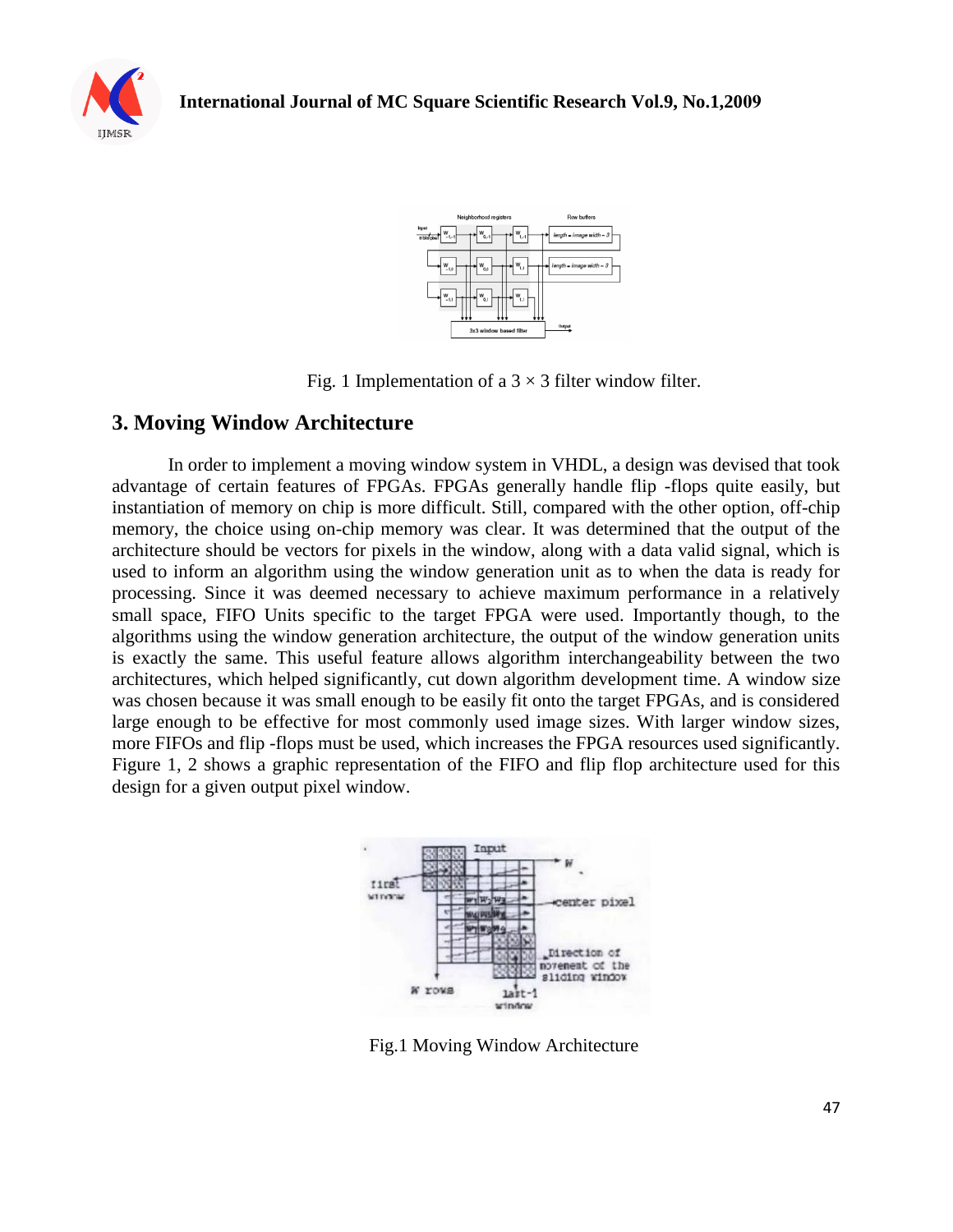



Fig. 2 Reading Pixels from Window.

#### **4. Linear algebra operations: Dot Product**

For dot product, the minimum number of external I/O operations is 2n+1. There are n fixed point multiplications and n fixed point additions. We can easily identify k and l as the design parameters because they affect Tcomp. Since there is no data reuse in this operation, no on-chip memory or onboard memory is needed by the design. To reduce the latency, we overlap Tcomp and TI=O. Furthermore, we overlap the floating-point multiplications and additions. To achieve the lower bound,  $k \frac{1}{4}$ . Thus, we propose an architecture which consists of an identical number of fixed point adders and multipliers. The fixed point adders and multipliers are pipelined so that additions, multiplications, and external I/O operations are overlapped. Moreover, pipelining for the adder and multiplier results in high clock speed.



### **5. Implementation and Testing**:

Convolution is another commonly used algorithm in DSP systems. It is from a class of algorithms called spatial filters. Spatial filters use a wide variety of masks, also known as kernels, to calculate different result s, depending on the function desired. For example, certain masks yield smoothing, while others yield low pass filtering or edge detection.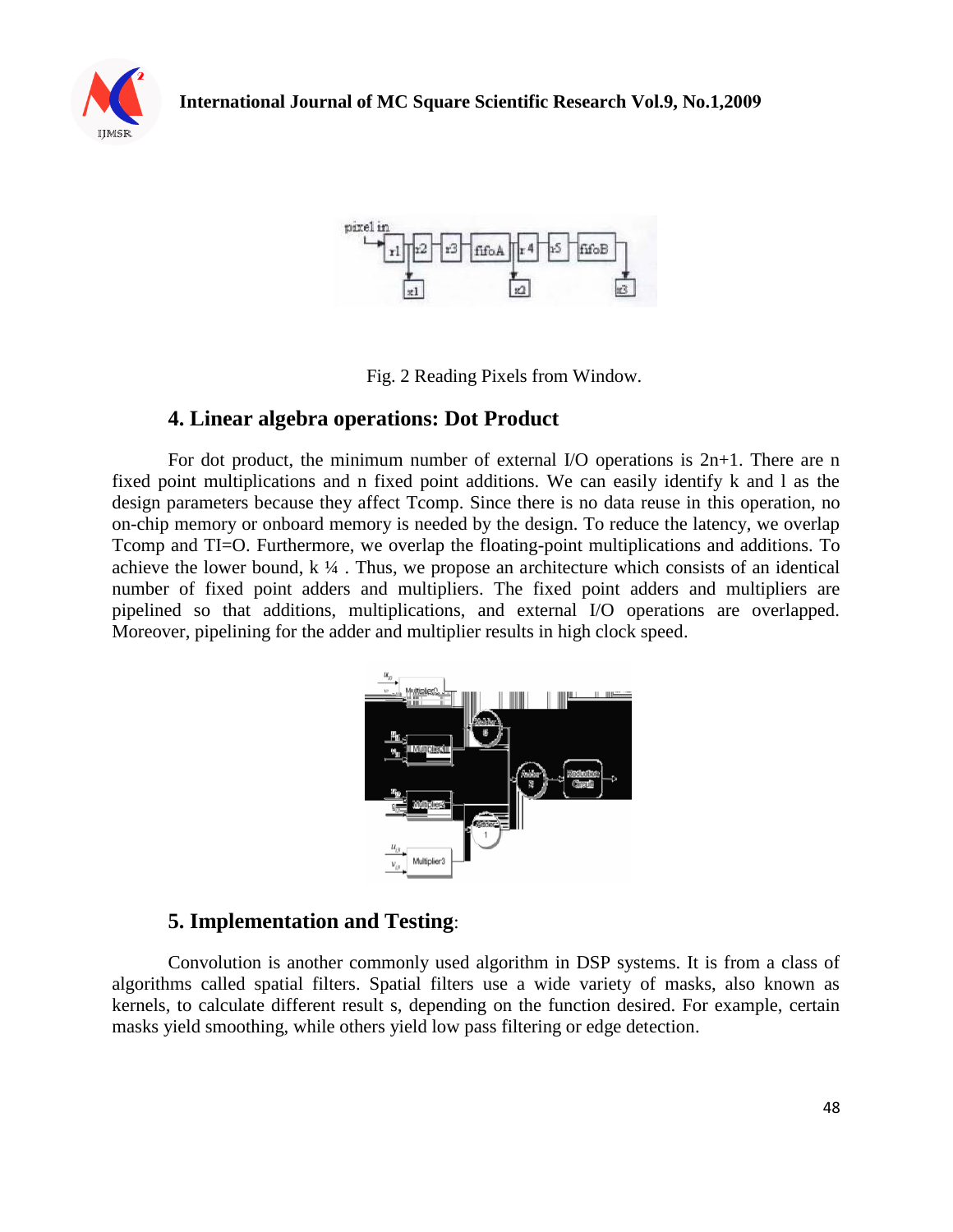

$$
y(n_1, n_2) = \sum_{k1=-\infty}^{\infty} \sum_{k2=-\infty}^{\infty} A(k_1, k_2) k(n_1 - k_1, n_2 - k_2),
$$



Convolution Output =  $(50*1 + 10*1 + 20*1 + 30*1 + 70*2 + 90*1 + 40*1 + 60*1 + 30*1)9 = 57.7778 \Rightarrow 58$ 

The algorithm has three main purposes:

(a) To remove 'Salt and Pepper' noise.

(b) To smoothen any non impulsive noise.

(c) To reduce excessive distortions such as too much thinning or thickening of

object boundaries.

#### **7. Result**

The Convolutionnal filter is designed to remove impulsive noise from images. Therefore, our algorithm's performance was first tested with basic salt and pepper noise with a noise density of 0.25. The next test involves processing images that contain impulsive and/or nonimpulsive noise. It is well known that the median filter does not provide sufficient smoothening of nonimpulsive noise. Therefore, Gaussian and 'salt and pepper' noise were added to the image which was then processed by the algorithm. The Fig a, b show the performance of the adaptive median



Fig 4.Results of filtering with a 3X3 Convolutional